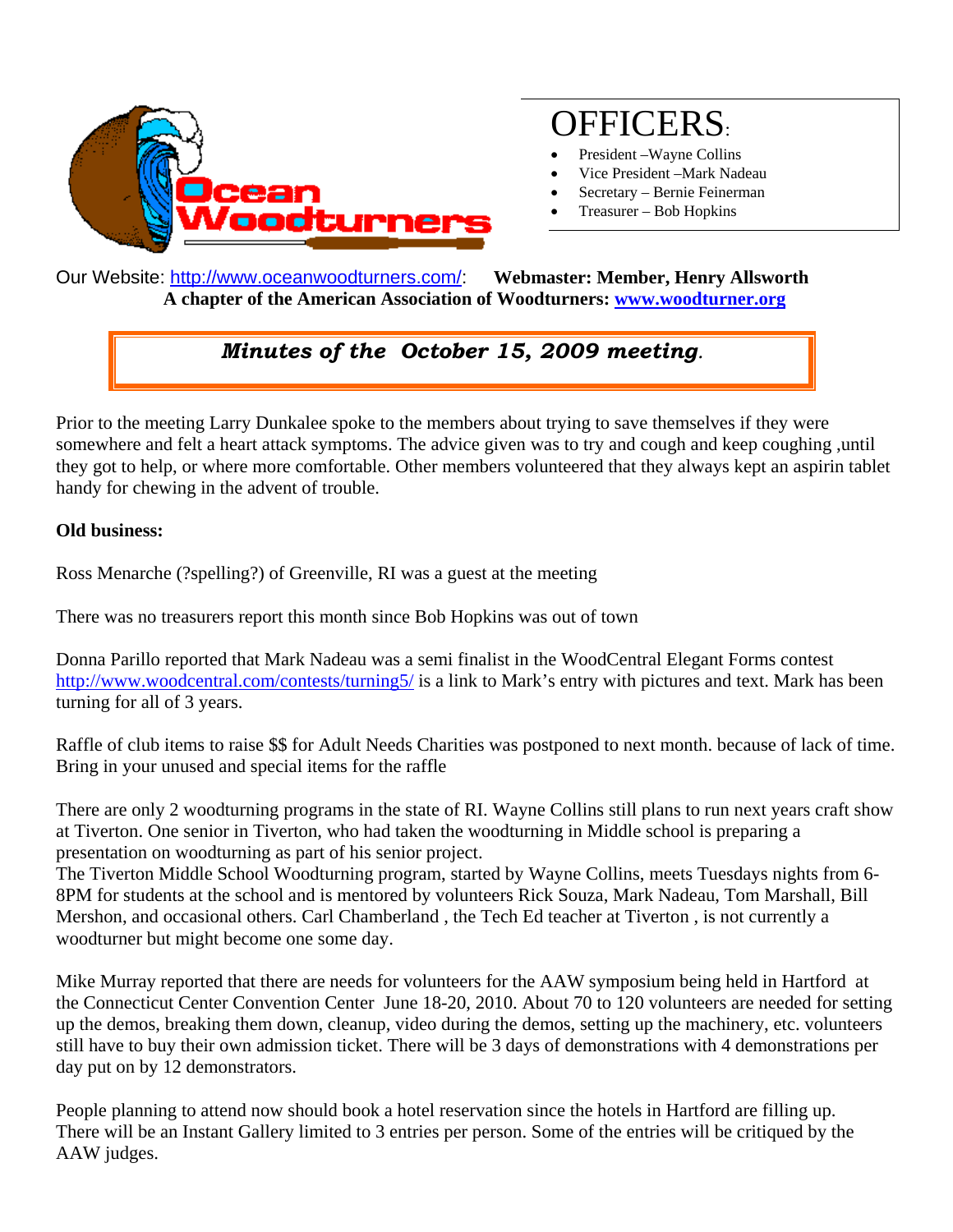Larry spoke about retrieving the club steam engine from the Slater Mill museum, refurbishing it, (getting the moisture out ) and perhaps setting it up at the Symposium.



From our archives 12/21/2001: Steam engine and its makers :

Tom Schwab, Larry Dunkalee, Jeff Mee, Angelo Iafrate, George Nazereth, and John Chakuroff

From the Fall 2009 AAW Woodturner – page 17 -- "Maple Medley: An *Acer* Showcase" is the title and theme for AAW's 2010 juried exhibit, which will premier at the 24<sup>th</sup> annual AAW symposium in Hartford, CT. We invite all AAW members to apply for this new exhibition. Anything made of the many varieties of maple *(Acer)* wood is eligible for entry. Create something that will showcase the strength, quality, or character of maple as a material. Above all, be creative and imaginative

The Community Give Back program of the AAW is being worked out. Web site for more info is http://www.woodturner.org/sym/sym2010/

**Mace project** – there are a few parts still to be made, Angelo will let club know in November which parts are still needed. The Mace is due for completion by May 2010 for the Earth Sciences building.

#### **New Business:**

Woodcraft is having an Octoberfest on Oct 24 of all their offerings . A number of club members have signed up to demonstrate and show their skills.

Martin Hyman located a source of inexpensive diamond hand files for honing hollowing tools. HIS glassworks, 91 Webb cove Road, Ashville, NC 828-254-2559. the files extend the time between sharpening. http://www.hisglassworks.com/cart/cart.php?m=product\_list&c=177 is the link to the page of 3M diamond of hand files and strips.

There was a discussion of the "diamond slipper" sold by Alan Lacer. It is a diamond electroplated honing steel used for honing gouges, skews, and scrapers, and the inside flute of bowl gouges. It has two different radii, two flat sides, and different grits for extending the time between sharpening. http://www.alanlacer.com/ for further information.

Anthony Scuncio found a cheap source of 208 volt electric heat for use in unheated shops/garages now that winter is coming. He has switched to a pellet stove and no longer has a forced air heating system that he used to use to heat his garage. He recommends the Dayton Electric Utility Heater sold by Greenhouse Mega store, #HT-UTIL for \$259 w/free shipping. It is available from Grainger as #3UG74 - \$414 . http://www.geenhousemegastore.com/Electric-Utility-Heater/productinfo/HT-UTIL/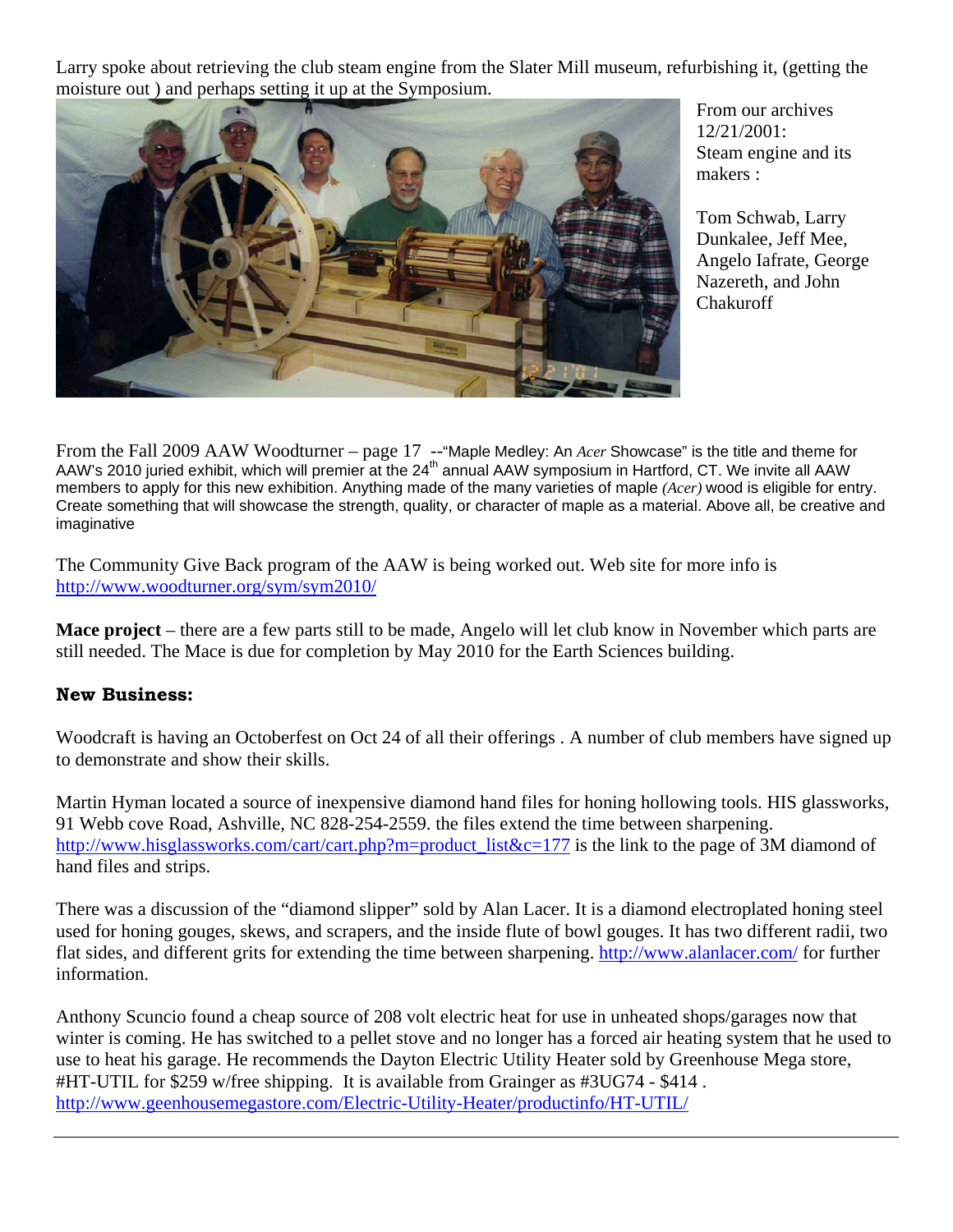## **SHOW and TELL**



Mike Murray showed a Walnut bowl with a textured rim



Wayne Collins showed a Maple platter

John Chakuroff with a Box Elder ornament, and a box of ornaments



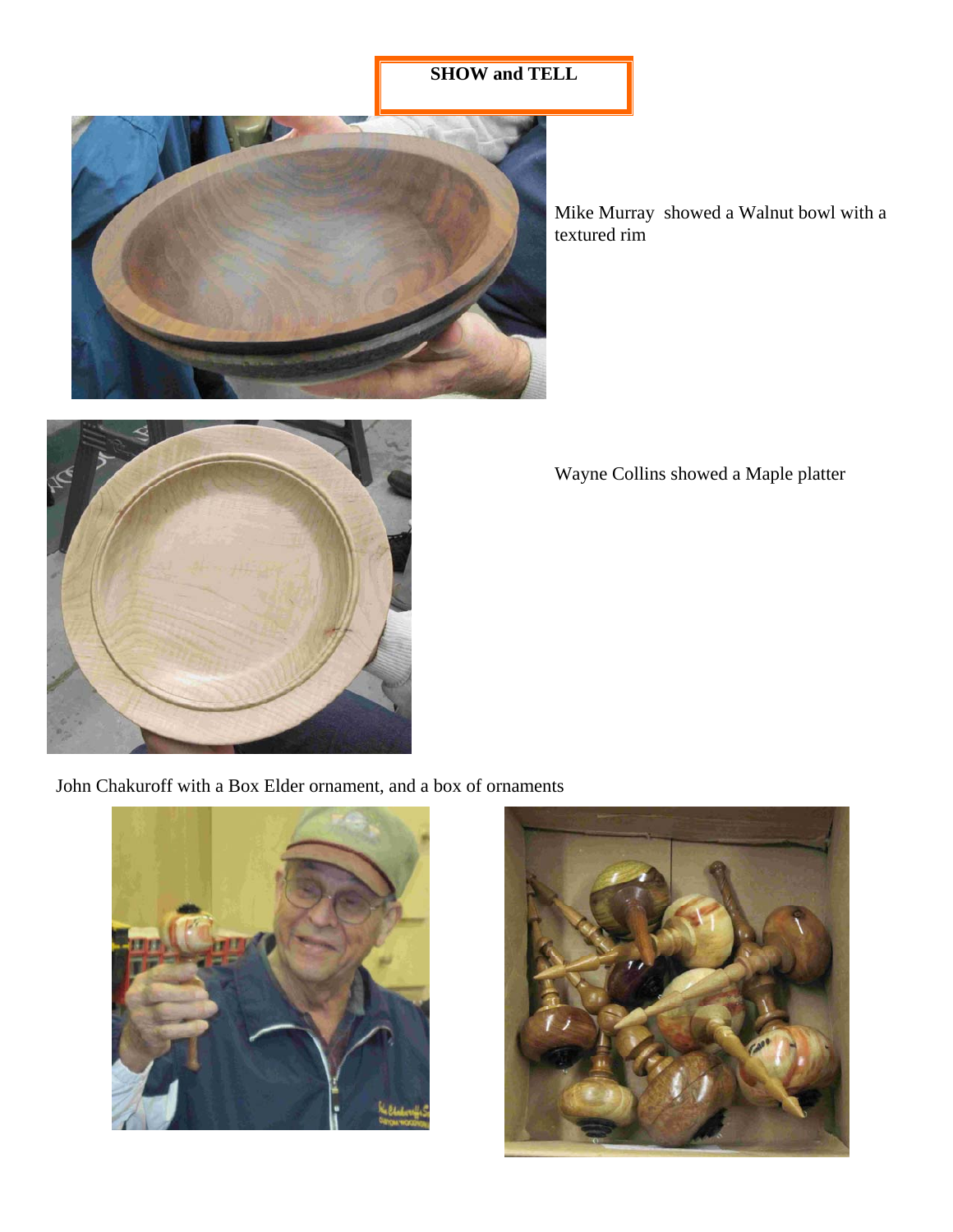

Bill Smith – a platter made of oak burl, chips, CA glue, wood hardener, and ???/

Larry Dunkalee brought in an old wood tool, missing a blade, to find out what it was. Richard Murphy said it was a coopering tool used to make the inside lip in a barrel so a lid could be fitted.

Bernie Feinerman showed two banana bowls,( Cherry , and Hackberry)and a Maple offset hollowform with pyrography decoration



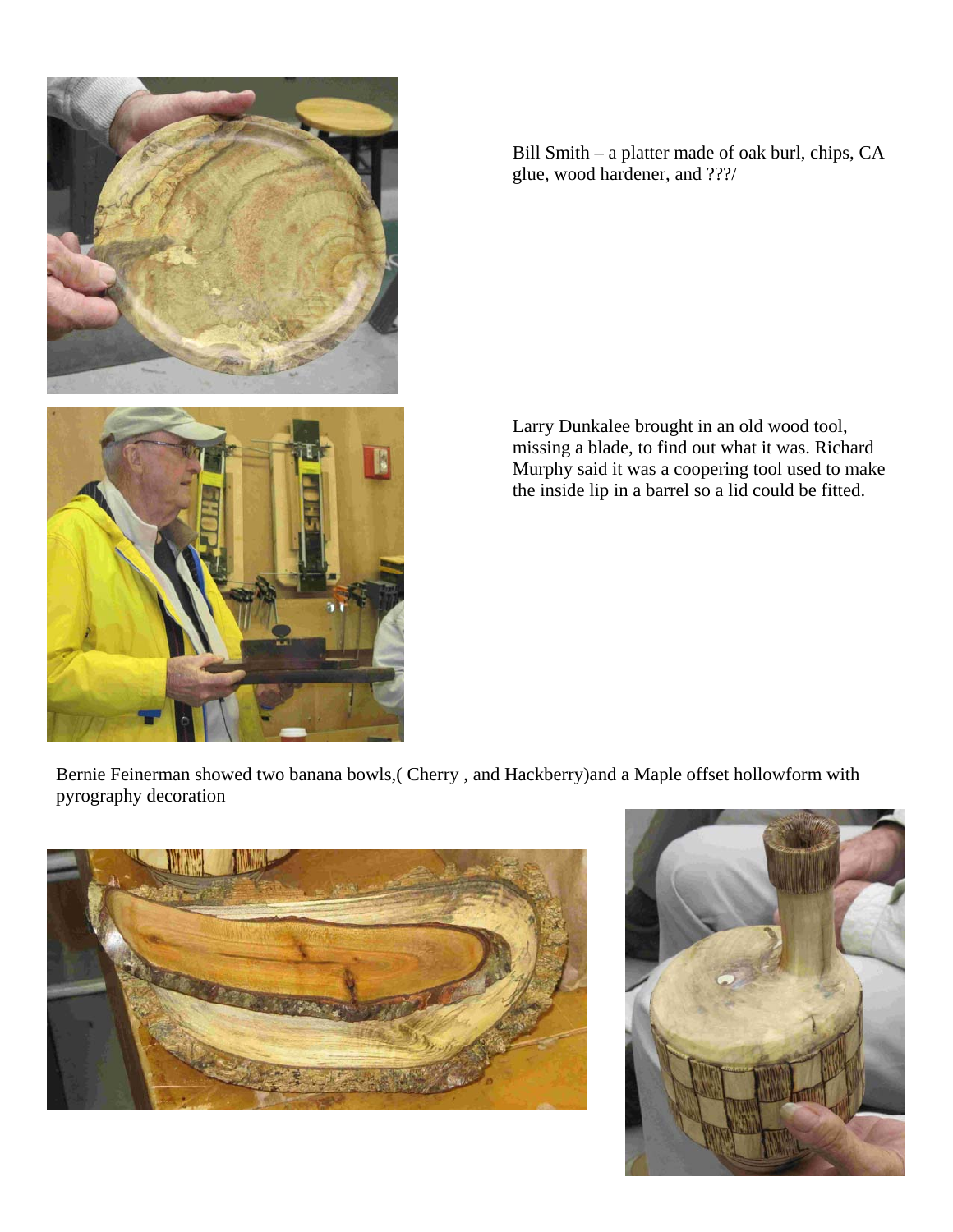Anyone with photos, or ideas, of interest to the club, should send them to Henry Allsworth. at henry@allsworth.com

## **Demonstration**

Dave Eaton, our demonstrator, has a website under construction at www.eatonwoodworking.com and can be reached at woodshop@eaton9999.com Dave also sells unhandled hook tools.

The Central New England Woodturners (CNEW) website has information on how to make a tool holder for the hook tool as well as for Ball End Mills and High Strength Cobalt steel tool bits for closed form hollowing (i.e. Ellsworth style) http://www.cnew.org/library/articles/article\_make\_tool\_holder/make\_a\_tool\_holder.htm

http://www.cnew.org/library/articles/article%20hook%20tool/article%2070720%20hook%20tool%20use.htm is an article that Dave Eaton wrote, complete with pictures, showing the use, sharpening, and general use of hook tools in hollowing hollowforms. See also: http://www.alanlacer.com/handouts/ho-hooktool.html

Dave Eaton demonstrated turning a vase and a box using a hook tool for hollowing. For a good explanation of the use of the hook tool – read the reference articles on the CNEW website cited above.

A spalted Walnut log was used for vase